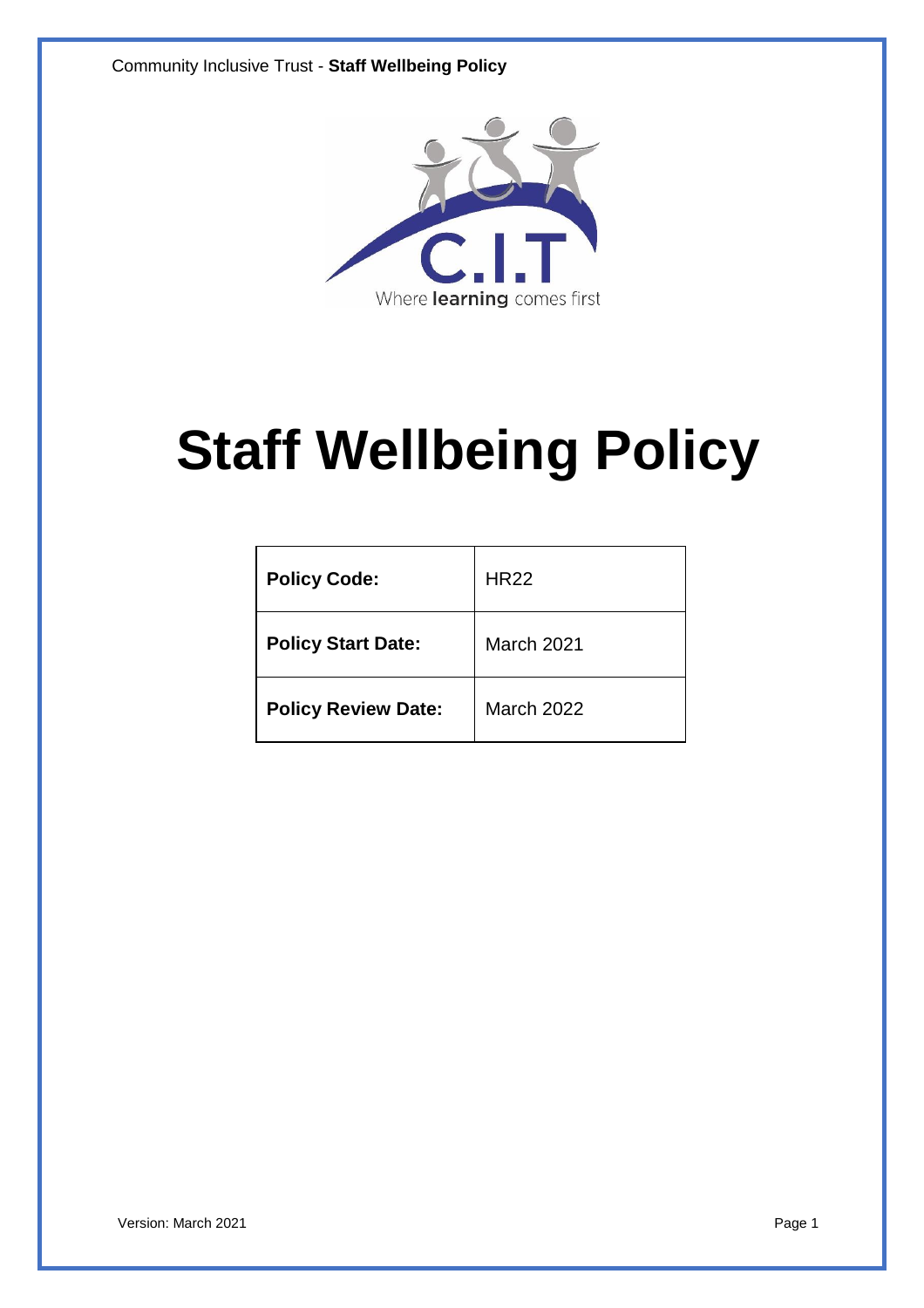#### **Contents:**

**Statement of intent** 

- 1. Legal framework
- 2. Roles and responsibilities
- 3. **Identifying warning signs**
- 4. Actions to support staff
- 5. Self-management
- 6. Reporting procedures
- 7. Response actions
- 8. Monitoring and review

#### **Appendices**

Appendix 1 – Staff Workload Charter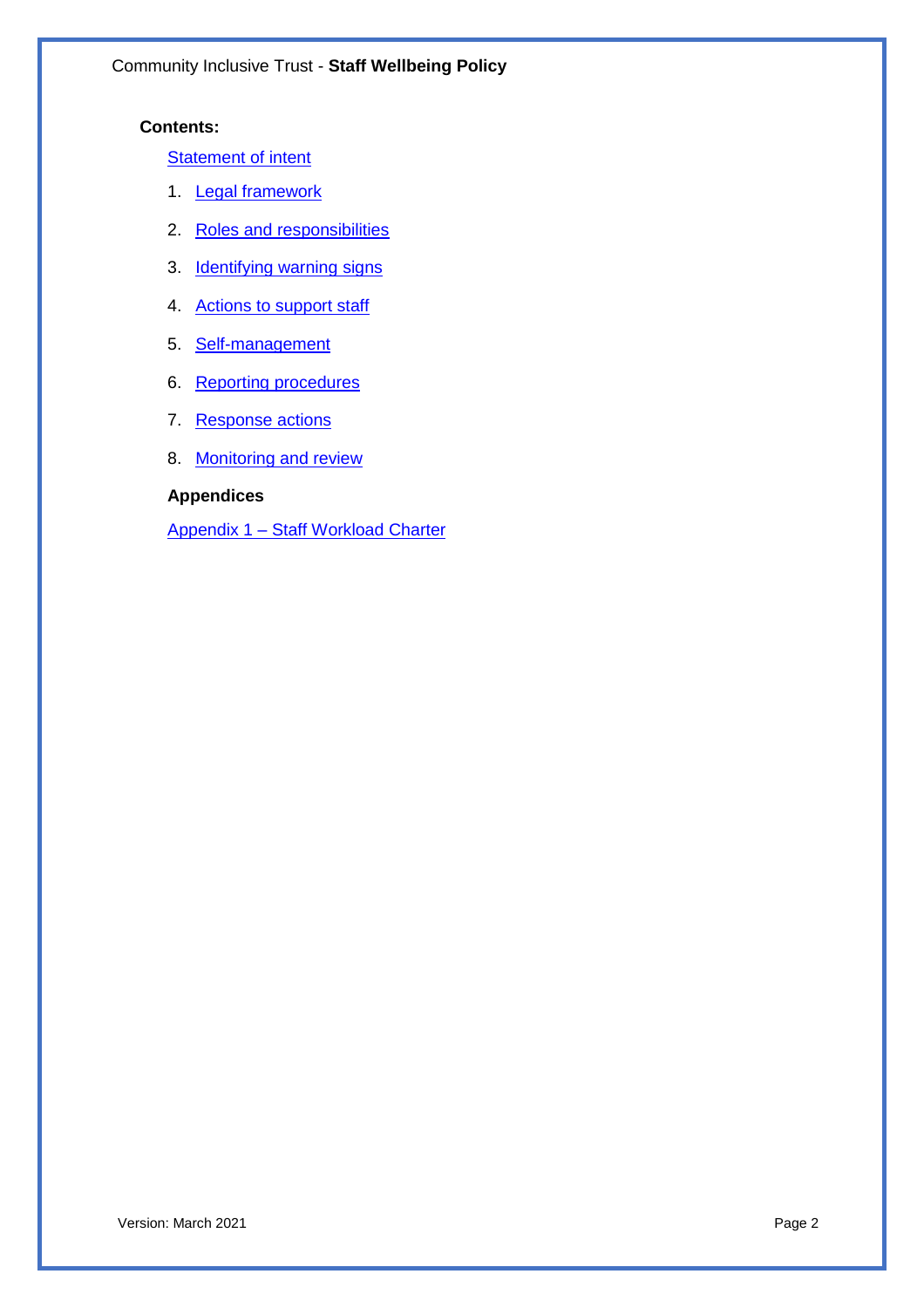#### **Statement of Intent**

Community Inclusive Trust is committed to protecting the health, safety and welfare of our employees. Preventing stress is a major factor in maintaining the wellbeing of all staff, which remains a key priority. In light of this, the Trust understands the importance of trying to reduce and deal with stress, and the factors that may cause employees to become stressed.

The purpose of this policy is to outline the responsibilities of the Trust in supporting wellbeing and promoting mental health, and to advise employees on how to deal with mental health issues and prevent stress.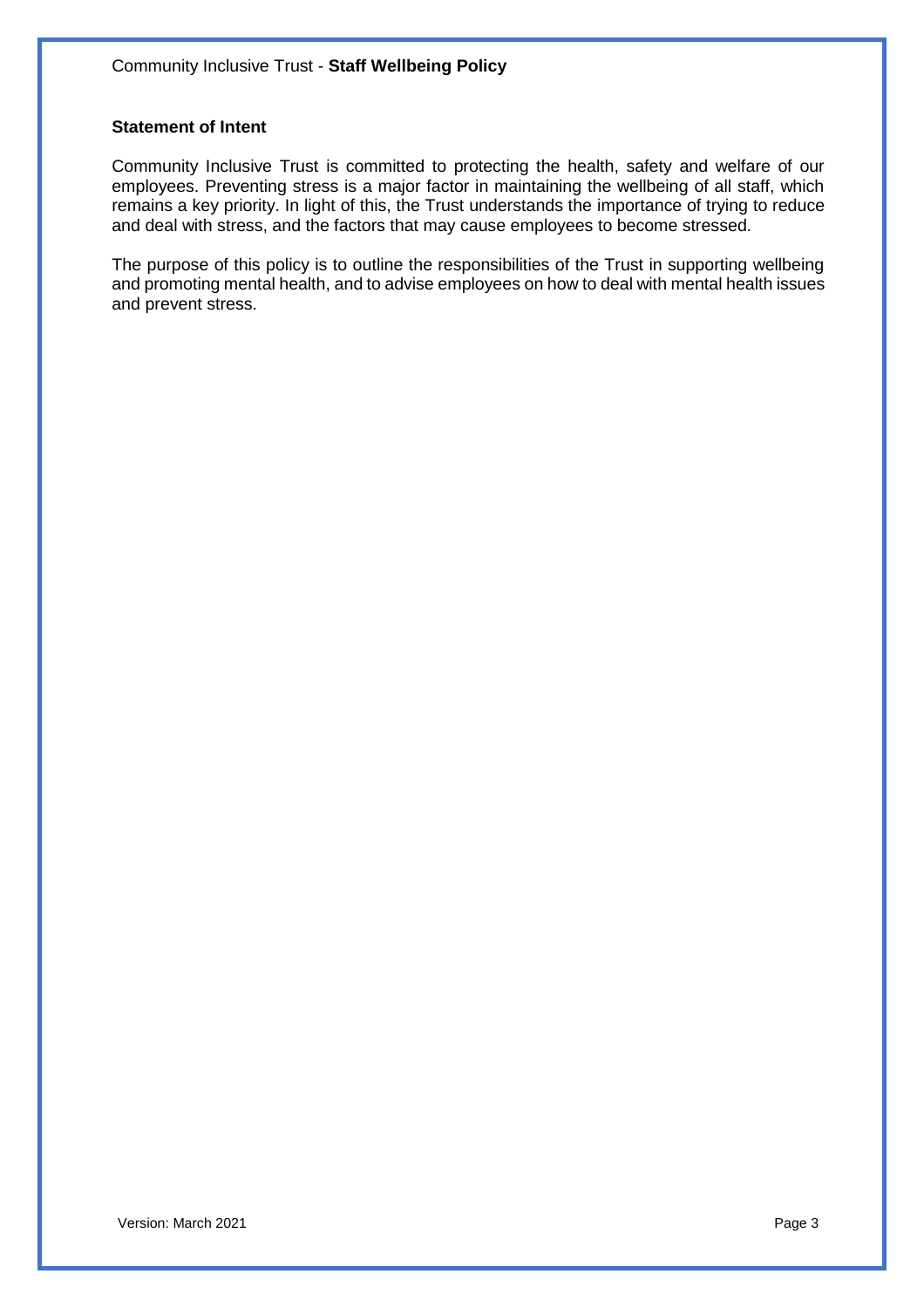#### 1. **Legal Framework**

- 1.1 This policy has due regard to all relevant legislation and guidance including, but not limited to, the following:
	- Health and Safety at Work Act 1974
	- Employment Rights Act 1996
	- Employment Relations Act 1999
	- Equality Act 2010
	- The Management of Health and Safety at Work Regulations 1999
	- DfE (2018) 'Workload reduction toolkit'
- 1.2 This policy operates in conjunction with the following policies:
	- Health and Safety Policy
	- Managing Absence Policy
	- Data Protection Policy
	- Grievance Policy
	- Flexible Working Policy

#### 2. **Roles and Responsibilities**

- 2.1 The Executive Leadership Team is responsible for:
	- Ensuring the effective implementation of this policy.
	- Ensuring the ethos reflects its commitment to managing workload and creating a working environment that is focussed, purposeful and considers individuals' wellbeing.
	- Ensuring staff roles and responsibilities are clearly defined and monitored.
	- Encouraging stress awareness throughout the school promoting stress as a serious issue rather than a weakness.
	- Consulting with the schools and line managers for the central team on managing staff stress and promoting wellbeing, including them in any decisions that need to be made.
	- Ensuring measures are in place to support staff wellbeing.
	- Ensuring monitoring visits are strategic, focussed and reflective of its monitoring plan, and being clear with staff ahead of the visit about what the focus will be and the information that will be required from them.
	- Recognising poor mental health and appointing a Wellbeing Champion who will oversee managing and supporting staff mental health.
- 2.2 The Wellbeing Champion is responsible for:
	- Influencing a vision which creates a positive wellbeing culture and is underpinned by equality values, a system of accountability, and robust policies and procedures.
	- Ensuring a strategic plan includes objectives linked to improving, supporting and responding to the mental health of all staff.
	- Ensuring appropriate policies are in place that include objectives focussed on meeting staff needs.
	- Ensuring there is a whole Trust approach to mental health and wellbeing embedded within leadership practice, the curriculum, values and ethos, and the social and physical environment.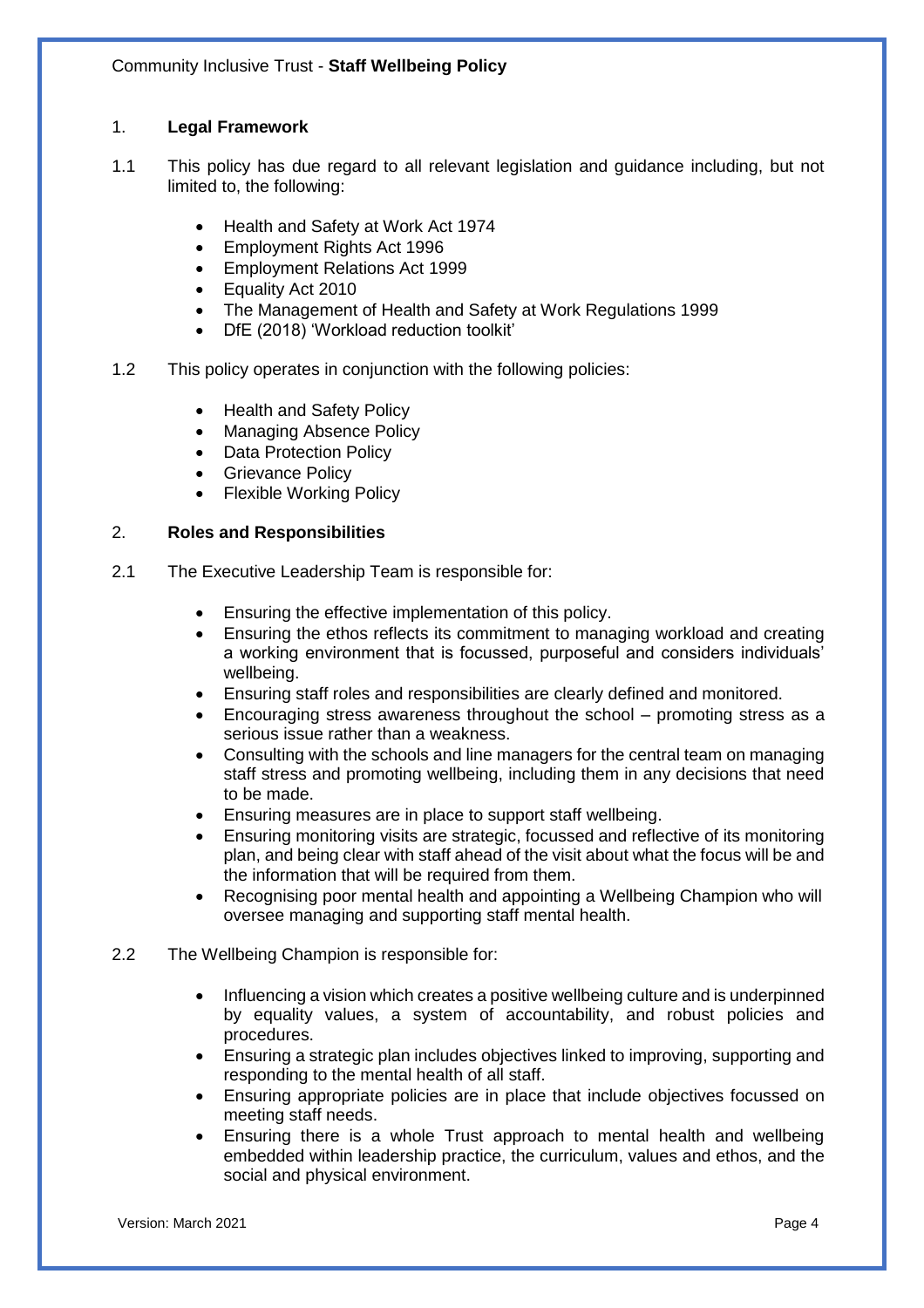- Identifying senior members of staff to oversee the provision and support of mental health and wellbeing in each setting, and to ensure effective links exist with local mental health support.
- Meeting with senior members of staff on a regular basis to monitor and review the impact of provision and interventions.
- Working with senior members of staff to ensure that appropriate training is put in place to support staff.
- Reporting to ELT on the successes and areas of improvement in planned interventions, and the resources that are in place.
- 2.3 The Senior Leadership Team in schools and line managers within the central team are responsible for:
	- Creating a positive and supportive atmosphere throughout each setting.
	- Implementing CPD which equips staff with the skills needed to effectively manage stress.
	- Including staff in the decision-making processes, where possible and where relevant to their role.
	- Encouraging staff to take advantage of any initiatives introduced to promote wellbeing and effective working, e.g. the Trust's Employee Assistance Programme (EAP).
	- Ensuring that all policies that affect staff wellbeing are properly adhered to and reviewed.
	- Authorising any staff absences, as well as granting extended leave, e.g. bereavement leave. (Refer to Additional Entitlements to Paid & Unpaid Leave Policy on CIT website).
	- Monitoring employees' workloads and holiday entitlement, ensuring they are not overworked, and providing regular updates regarding absence to the Wellbeing Champion whilst maintaining staff confidentiality in line with the Data Protection Policy.
	- Attending all necessary training, keeping skills current and setting a good example for staff.
	- Regularly communicating with staff, encouraging them to be open when discussing stress.
	- Ensuring all staff have read and understood this policy.
- 2.4 The Wellbeing Champion, in conjunction with the central HR team and school HR Admins, is responsible for:
	- Raising good mental health and wellbeing awareness across the Trust.
	- Encouraging all staff to attend events and training opportunities that promote mental health and wellbeing.
	- Developing a focus group that will support staff and encourage a culture where stigma and discrimination is reduced.
	- Providing information that helps staff to manage stress effectively.
	- Ensuring that regular contact is maintained with members of staff who are absent for long periods of time.
	- Ensuring new members of staff have received all the relevant information they require, including the procedures for raising concerns about wellbeing.
	- Gathering information in any cases that allow monitoring of this policy, such as, but not limited to, the following:
		- o Sickness and absence data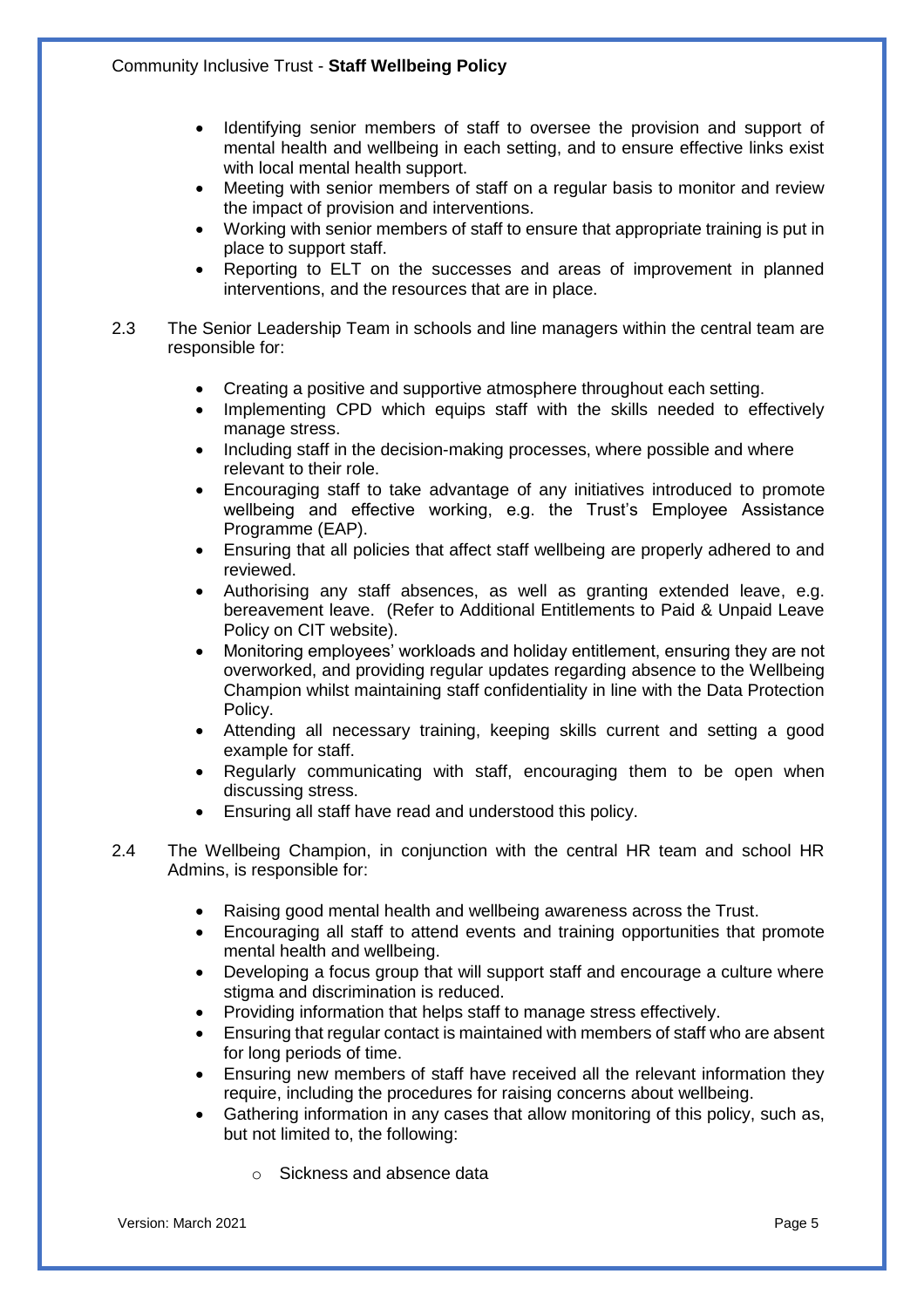- o Staff turnover
- o Exit interviews
- o Referrals to occupational health
- o Referrals to EAP
- o Referrals to other mental health services
- o Grievance cases
- o Harassment cases
- 2.5 All staff members are responsible for:
	- Being aware of the early signs of stress or poor mental health issues in themselves and their colleagues.
	- Supporting co-workers if they experience stress, which may include practical assistance or emotional reassurance.
	- Maintaining a healthy work-life balance.
	- Promoting a positive, supportive atmosphere throughout the setting.
	- Being open when discussing mental health issues and ensure use of appropriate language to destigmatise.
	- Reporting honestly about their wellbeing and any incidents of stress, e.g. being overworked.
	- Where possible, asking for help when they feel under pressure or stressed.
	- Attending events and training opportunities which promote wellbeing and health.
	- Not acting in a manner which endangers themselves or others.
	- Undertaking additional training and personal development opportunities.

#### 3. **Identifying Warning Signs**

- 3.1 The Trust recognises that individuals will react differently to stressful situations and become stressed by different situations and stimuli throughout their working lives. Because of this, it is important that staff understand the different factors that may cause themselves or their colleagues stress.
- 3.2 The following sources of stress can often be attributed to work:
	- Overworking or undertaking work that does not match the employee's skills and abilities.
	- Poor line management.
	- Nature of the job itself.
	- Lack of appropriate tools to fulfil job role.
	- Fear of change and trying to cope with change, e.g. advancements in technology.
	- Insufficient workload or not being able to use skills.
	- Lack of job security.
	- Poor relationships with colleagues and a lack of involvement.
	- Harassment or bullying.
	- Crisis management.
	- Not having a long-term plan in place.
- 3.3 The Trust recognises that home and personal lives can also prove stressful for staff; bereavement, separation, financial and family problems make people more vulnerable to stress at work. It is common that a combination of stress at home and work can make people particularly stressed.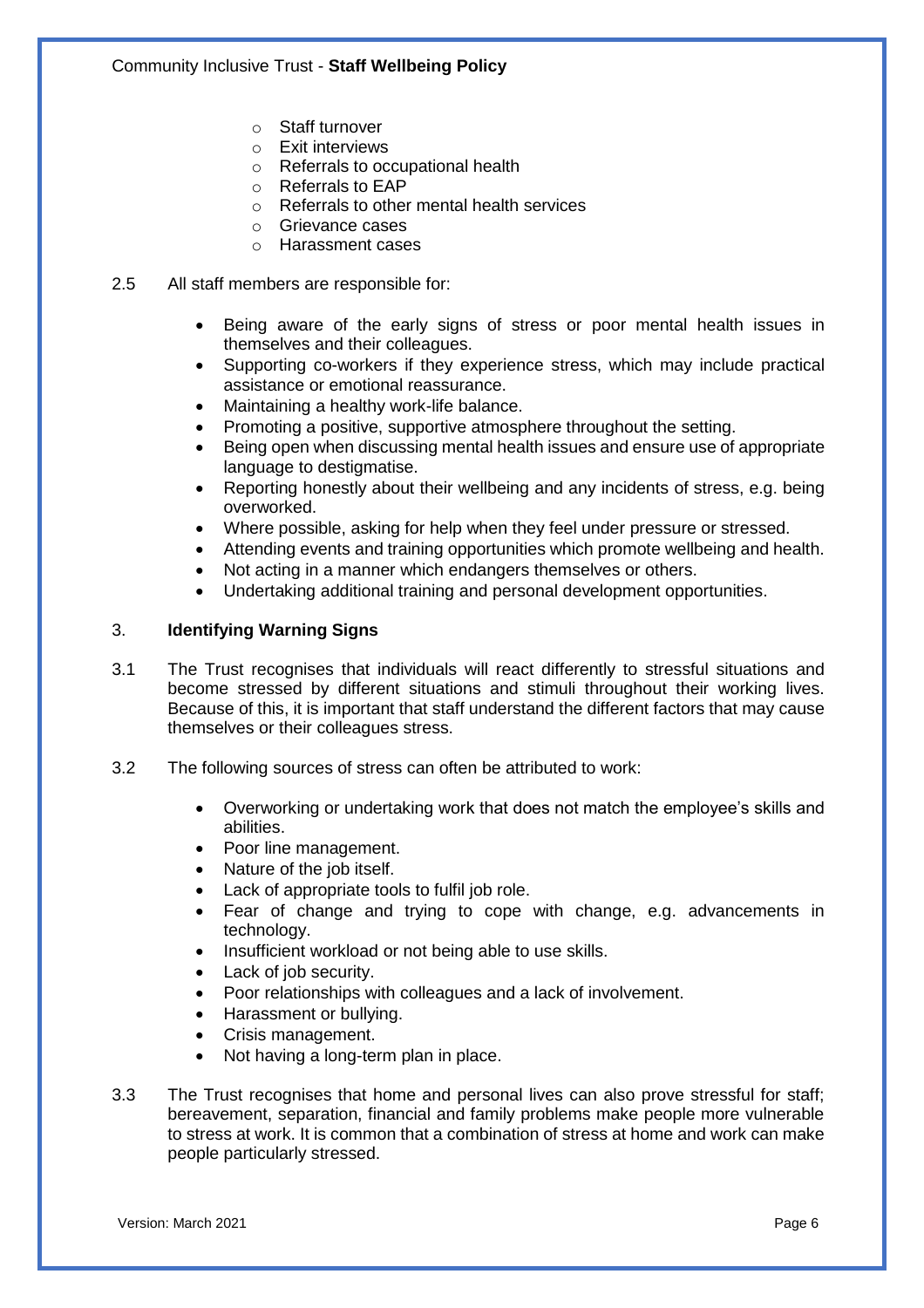- 3.4 The Trust will strive to identify and respond to symptoms of stress quickly in order to maintain a healthy workplace.
- 3.5 The Trust has a legal requirement to actively respond where any employee displays symptoms of work-related stress.
- 3.6. All members of staff will be aware of the warning signs that can indicate that a person may be having trouble managing stress.
- 3.7 All members of staff will look out for the following indicators when identifying stress in themselves or others:

#### **Behavioural Indicators**

- Difficulty sleeping
- Changes in eating habits
- Increased smoking or drinking
- Isolation from friends and family

#### **Physical Indicators**

- Tiredness
- Indigestion and nausea
- Headaches
- Aching muscles
- Heart palpitations

#### **Cognitive Indicators**

- Indecisiveness
- Difficulty concentrating
- Memory loss
- Feelings of inadequacy
- Low self-esteem

#### **Emotional Indicators**

- Anger or irritability
- Anxiety
- Hypersensitivity
- Lack of motivation

#### 4. **Actions to Support Staff within the Trust**

- 4.1 To positively impact levels of stress, the Wellbeing Champion in conjunction with senior leaders will make changes to help manage stress and will:
	- Lead by example and encourage staff to be open if they feel stressed, to take breaks and to have a work-life balance outside of work.
	- Make the most of team bonding; using INSET days to build relationships, as feeling comfortable amongst colleagues will make discussing stress easier.
	- Assist with work and help to manage employees' workloads.
	- Reach out to staff during difficult points in their personal lives, e.g. bereavement, and supporting them when they return to work.
	- Promote the Trust's Employee Assistance Programme relevant to the needs of all staff, regularly monitoring its effectiveness and impact on wellbeing.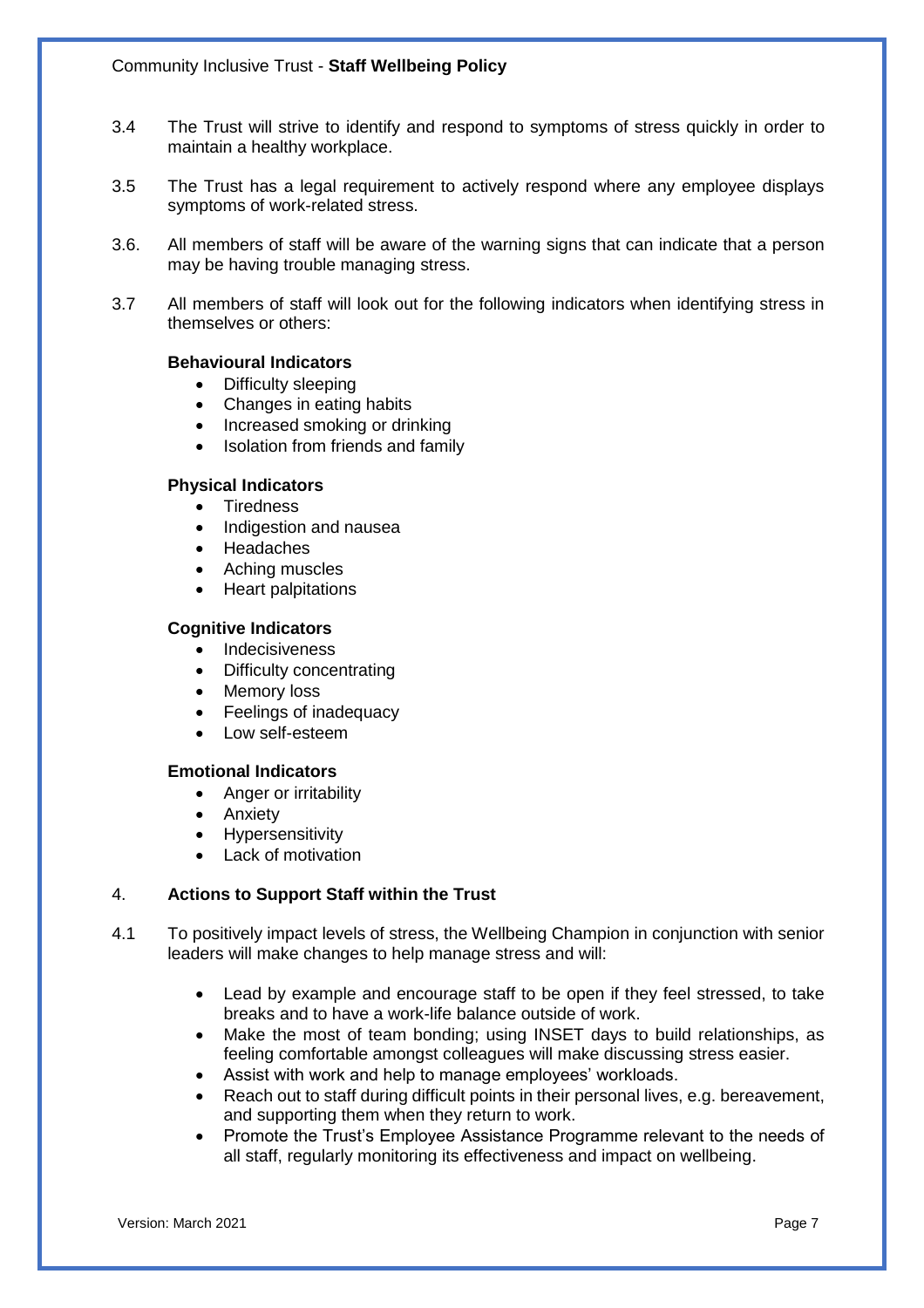- 4.2 To effectively address workload issues and support staff wellbeing, the Wellbeing Champion, working with senior leaders, will measure staff wellbeing and identify workload issues by:
	- Commissioning staff surveys on a regular basis and organising structured conversations about workload with staff.
	- Arranging workshops and drawing together a summary of outcomes from staff surveys and questionnaires.
	- Addressing the workload issues that have been identified, e.g. by undertaking a data audit and developing an action plan.
- 4.3 The senior leader will ensure that all changes proposed as a result of the actions outlined in 4.2 are communicated to all members of staff.
- 4.4 A named person in each setting will also be identified to ensure all staff are supported in their roles and that actions are implemented to mitigate stress in the workplace.
- 4.5 All new members of staff will be provided with a comprehensive induction and their duties will be made clear.
- 4.6 The Trust will carry out return to work interviews which will promote a positive, caring strategy for staff who are returning to work following sick leave. A support package may be implemented if deemed necessary.
- 4.7 The Trust will ensure wellbeing is promoted and stress is prevented through good management practices, including the following:
	- Recruitment and selection procedures.
	- Clear job descriptions and person specifications to ensure the right candidates are recruited.
	- CPD procedures to ensure all members of staff have the necessary skills and abilities to undertake the duties required.
	- Promotion and reward procedures.
	- Performance management procedures.
	- Capability and absence management return to work procedures will ensure that individuals are supported back into work following illness or any other period of absence.
	- Suitable adaptations for disability.
	- Harassment and anti-bullying resources.
	- Flexible working arrangements, in line with the Flexible Working Policy.
	- Annual surveys to better understand the areas of work that have a negative effect on staff wellbeing.

#### 5. **Self-Management**

- 5.1 Staff can also make changes to avoid and prevent stress, as it is a problem that should be tackled and not ignored.
- 5.2 Staff should be prepared to speak to their colleagues and senior staff if they are feeling stressed in their personal lives or at work.
- 5.3 Staff are encouraged to take action to manage their own stress; these actions will include, but are not limited to, the following: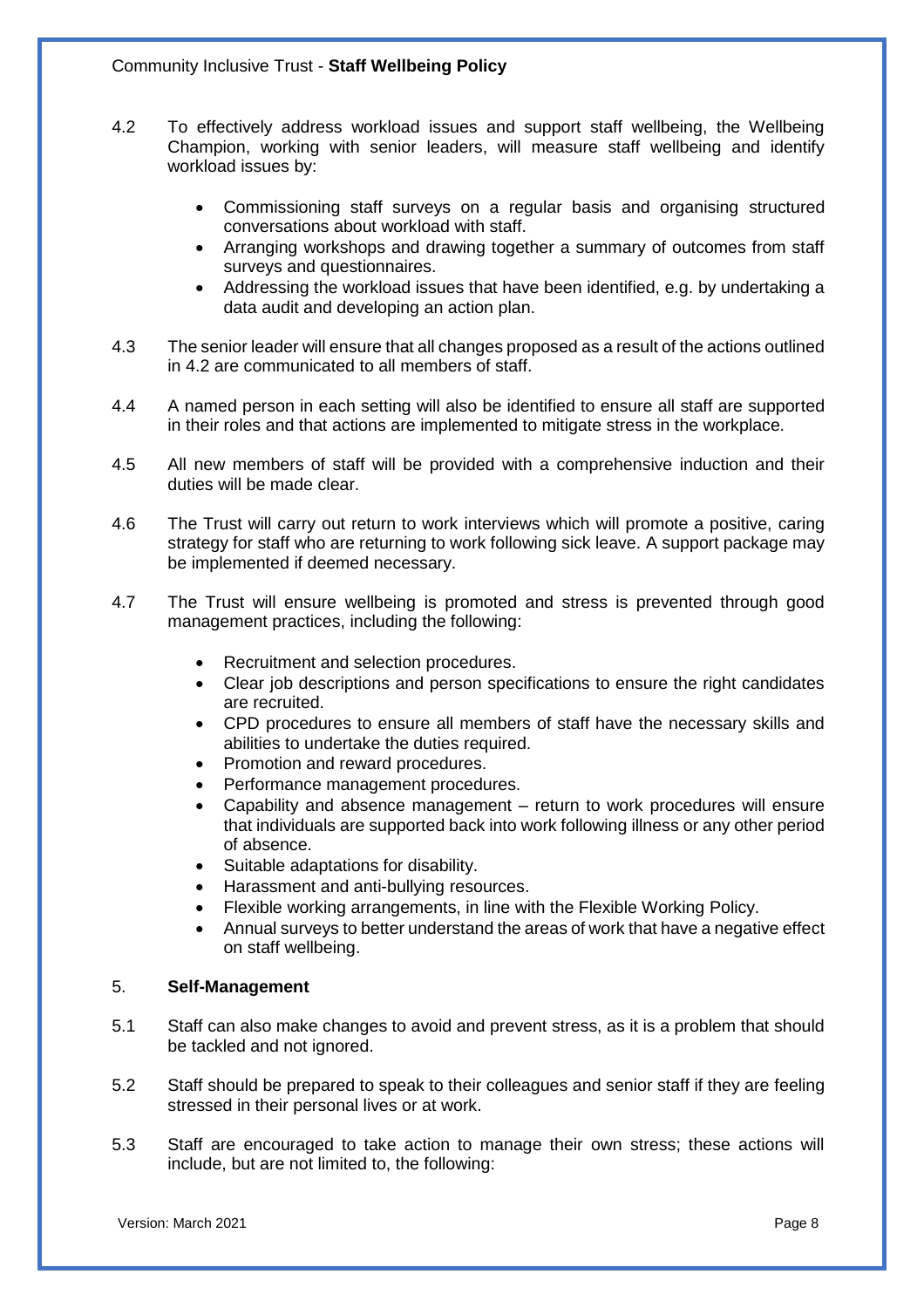- Keeping active as a way of releasing emotional intensity and any negative feelings, exercise will also help to clear thoughts and deal with problems more calmly.
- Managing their workload and establishing and maintaining a healthy balance between work and life.
- Prioritising work, leaving the least important tasks until the end of the day and concentrating on the work that will make the biggest difference.
- Avoiding unhealthy habits, such as drinking and smoking.
- Taking advantage of the wellbeing initiatives and support offered by the school/Trust.

#### 6. **Reporting Procedures**

- 6.1 In the event that the designated member of staff for wellbeing in school is subject of a complaint, the complaint will go in the first instance to Director of Safeguarding and Wellbeing.
- 6.2 In the event that the Wellbeing Champion is subject of a complaint, the complaint will go to the CEO.
- 6.3 If any member of staff wishes to raise a concern about wellbeing, the Wellbeing Champion should be notified.
- 6.4 The Wellbeing Champion will provide the member of staff with information about the support that is available to them; this includes both within the setting and outside sources. These resources include:
	- Employee Assistance Programme
	- Named wellbeing person on site
- 6.5 The Wellbeing Champion will treat all cases confidentially.
- 6.6 In some cases, such as those that directly impact day-to-day activities, confidentiality cannot be guaranteed. If this is the case, staff will be made aware of the situation.
- 6.7 The Wellbeing Champion, once in receipt of the complaint, will investigate and report to ELT for the central team or senior leader for schools.
- 6.8 ELT or the senior leader within schools will decide whether any further action will be taken.

#### 7. **Response Actions**

- 7.1 Where a wellbeing incident arises, the necessary support and appropriate actions will be considered. This may include support from HR advisers and/or external services, e.g. occupational health.
- 7.2 The Trust will continue to support staff when external services are involved.
- 7.3 Support will be provided to staff who are experiencing challenging circumstances outside of the workplace. The Trust will direct staff to support, both internal and external, and consider a plan of work and duties that can be managed differently during challenging periods.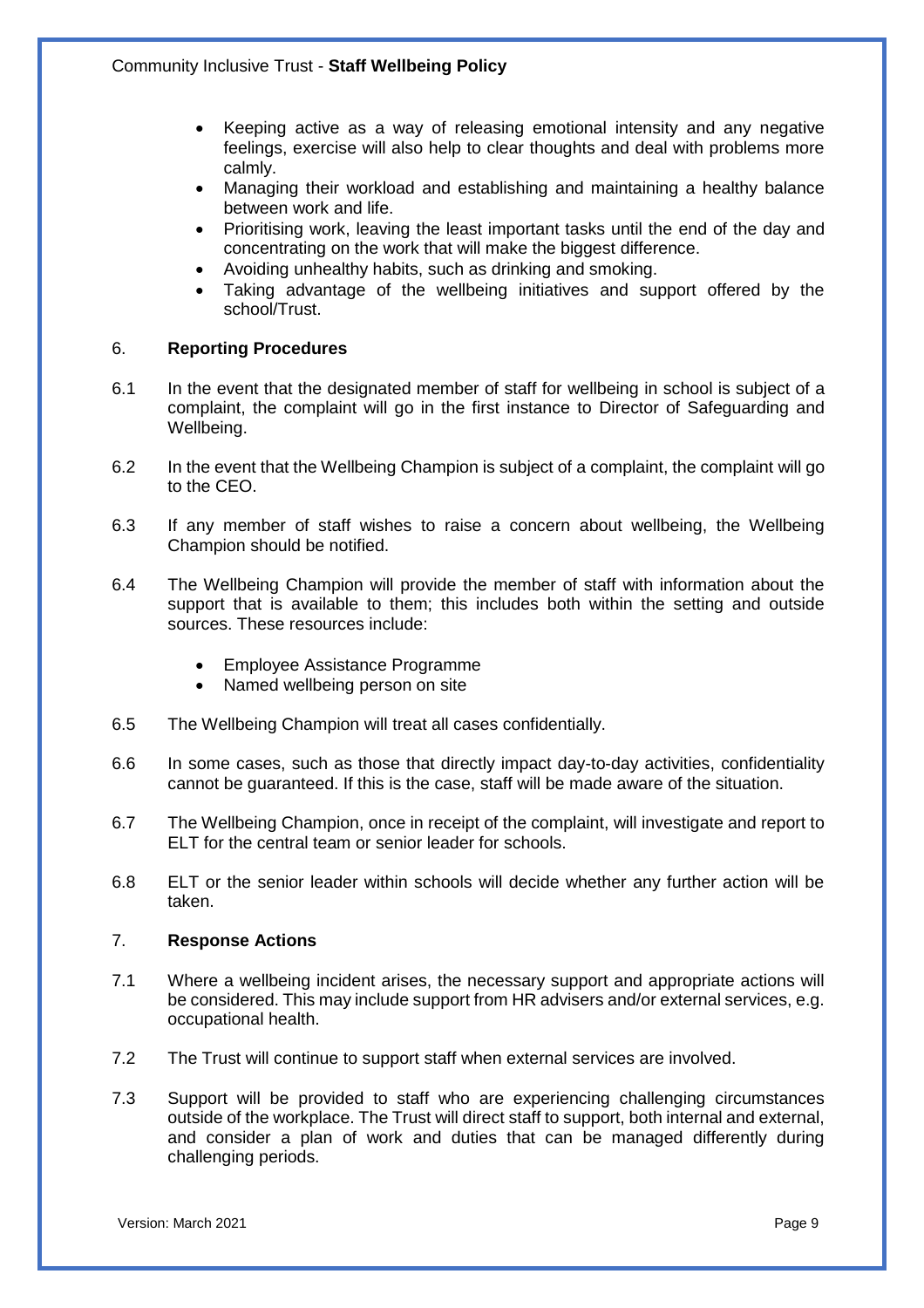7.4 Support for staff who are experiencing challenging circumstances will be provided following the procedures outlined in the Grievance Policy.

#### 8. **Monitoring and Review**

- 8.1 This policy will be reviewed annually by the Wellbeing Champion and ELT.
- 8.2 Any changes made to this policy will be communicated to all members of staff.
- 8.3 All members of staff are required to familiarise themselves with all processes and procedures outlined in this policy as part of their induction programme.
- 8.4 The next scheduled review date for this policy is October 2021.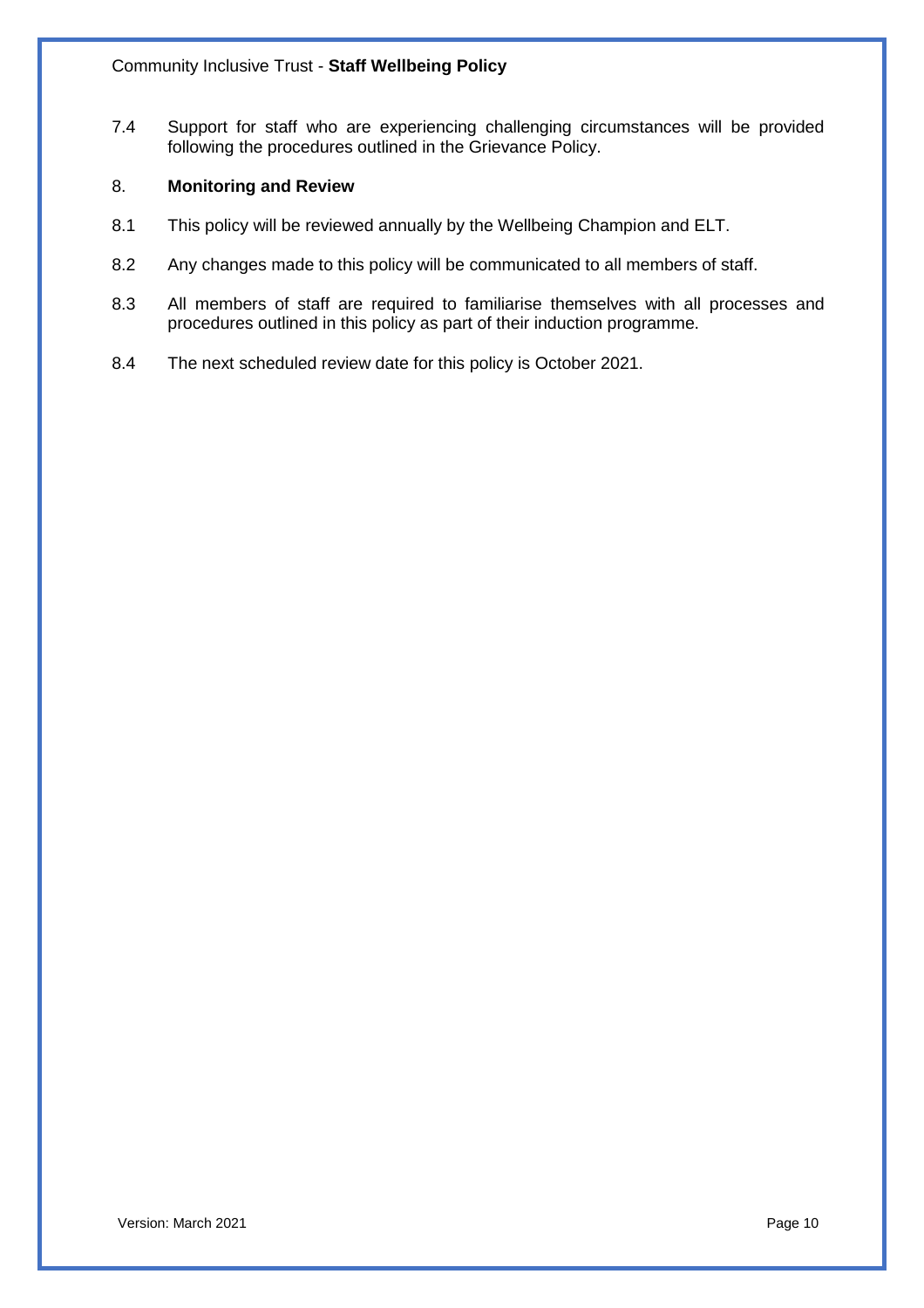#### **APPENDIX 1**

#### **Staff Workload Charter**

#### **Our Aims**

Community Inclusive Trust is committed to considering and supporting the wellbeing of all our staff. As part of this commitment, and through a coordinated effort with staff and leaders, we aim to ensure workloads can be managed.

We recognise that staff workload can become overwhelming, which in turn affects staff wellbeing and prevents a healthy work-life balance. We believe that we have a collective responsibility to ensure working remains manageable, a positive experience, and, above all, enjoyable.

By providing this support, we hope that we can retain and recruit more staff and meet our core values and ethos for helping and caring for one another.

To protect staff wellbeing, we will:

- Ensure staff have a fair and reasonable workload.
- Provide senior members within the Trust with Leading a Mentally Healthy School (LAMHS) training.
- Provide Mental Health First Aid training.
- Provide high-quality training and CPD opportunities that meet the needs of individual staff members.
- Continue to review staff workload and ensure it always remains manageable.

#### **Our Commitments**

We have agreed the following commitments and expectations between the Wellbeing Champion, ELT and staff, to demonstrate our support in helping to manage staff workload.

All staff working within the Trust can expect:

- To work within a clear Code of Conduct.
- To receive a robust and high-quality induction.
- To be made aware of the named person to contact if needed as part of their induction process.
- To be provided with training opportunities relevant to their role and responsibilities.
- To be allocated roles and responsibilities that are linked to their skill set and area of expertise or be provided with appropriate training to upskill and broaden areas of expertise.
- The fair and equal distribution of roles, responsibilities and tasks within their job description.
- The support of senior leaders to provide guidance and advice, and simplify the processes where possible.
- The use of technology to ensure effective and efficient communication, document and data management, and access to information.
- To be provided with access to external support, such as occupational health or a confidential listening service, if needed.
- To work within an environment where their wellbeing is prioritised and valued.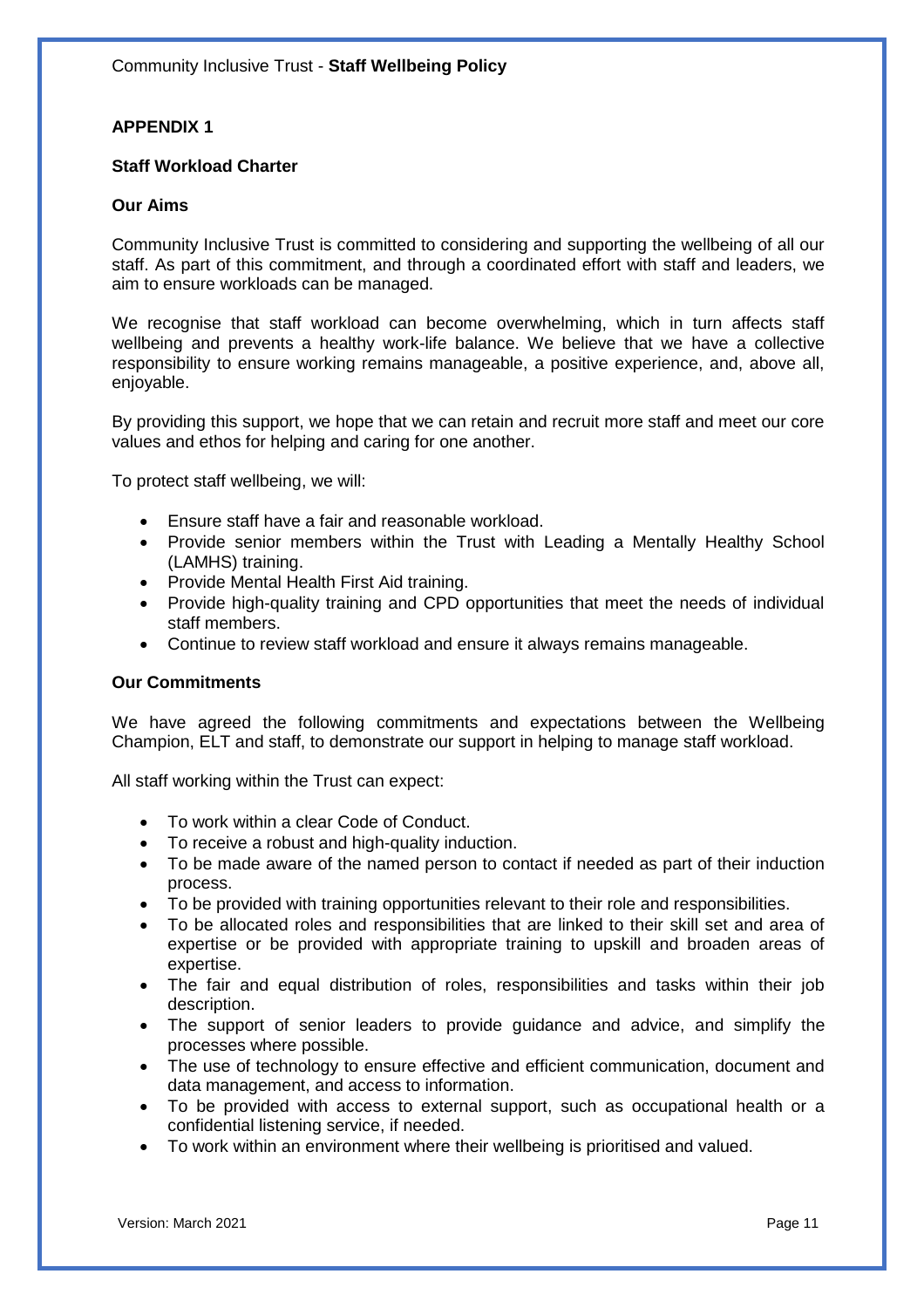#### Community Inclusive Trust - **Staff Wellbeing Policy**

 All changes to any processes to be communicated clearly and senior leaders to provide support with implementation.

In addition to the above, teaching staff within the Trust can expect:

- A clear curriculum planning scheme that provides flexibility, is fully resourced with highquality materials and is planned over well-defined blocks of time.
- An agreed policy that ensures all marking undertaken is purposeful and focusses on quality feedback and the impact on pupil outcomes.

The ELT and senior leaders within school commit to the following:

- Conducting regular activities, e.g. staff surveys, to identify the areas of work that lead to high levels of workload and implementing approaches to reduce this.
- Providing staff with opportunities to discuss areas they feel are creating high levels of workload and how these could be managed.
- Implementing practices that allow meaningful and useful communications to manage workload.
- Supporting all staff in the early stages of their careers to adopt efficient work practices and keeping this support under regular review.
- Encouraging a workplace culture that promotes a healthy work-life balance.
- Making every effort to reduce the number of meetings, ensuring that those that take place are planned effectively and flexibly, and always have a key focus.
- Providing staff with relevant training or CPD opportunities, including recognising the early signs of stress.
- Ensuring that workload reduction initiative is included within the SDP/strategic vision and that enough resources are dedicated towards achieving this aim.
- Monitoring staff absence levels, patterns and reasons, and using return to work meetings consistently and effectively.
- Regularly monitoring the progress of work practices.
- Considering the impact of any potential changes within practices before they are implemented and creating a clear implementation plan before changes are agreed.
- Communicating changes to any practices to all staff and the whole workforce, to ensure everyone understands the reasons behind the changes.

The Trust commits to the following:

- Ensuring the Trust's ethos reflects its commitments to managing workload and creating a working environment that is focussed, purposeful and considers individuals' wellbeing through the successful management of workload.
- Ensuring it receives regular updates regarding absence.
- Making every effort to ensure meetings that staff are expected to attend are purposeful, focussed and structured, and relevant to the development priorities.
- Considering the nature of information requests and being clear about the information needed.
- Providing staff with advanced notice of all monitoring visits and informing them of what the focus will be and what information is required.
- Working within any policy agreements, including those relating to using technology to manage workload.
- Regularly seeking views from staff on the impact of workload and working with the Wellbeing Champion and senior leaders to improve any identified issues.